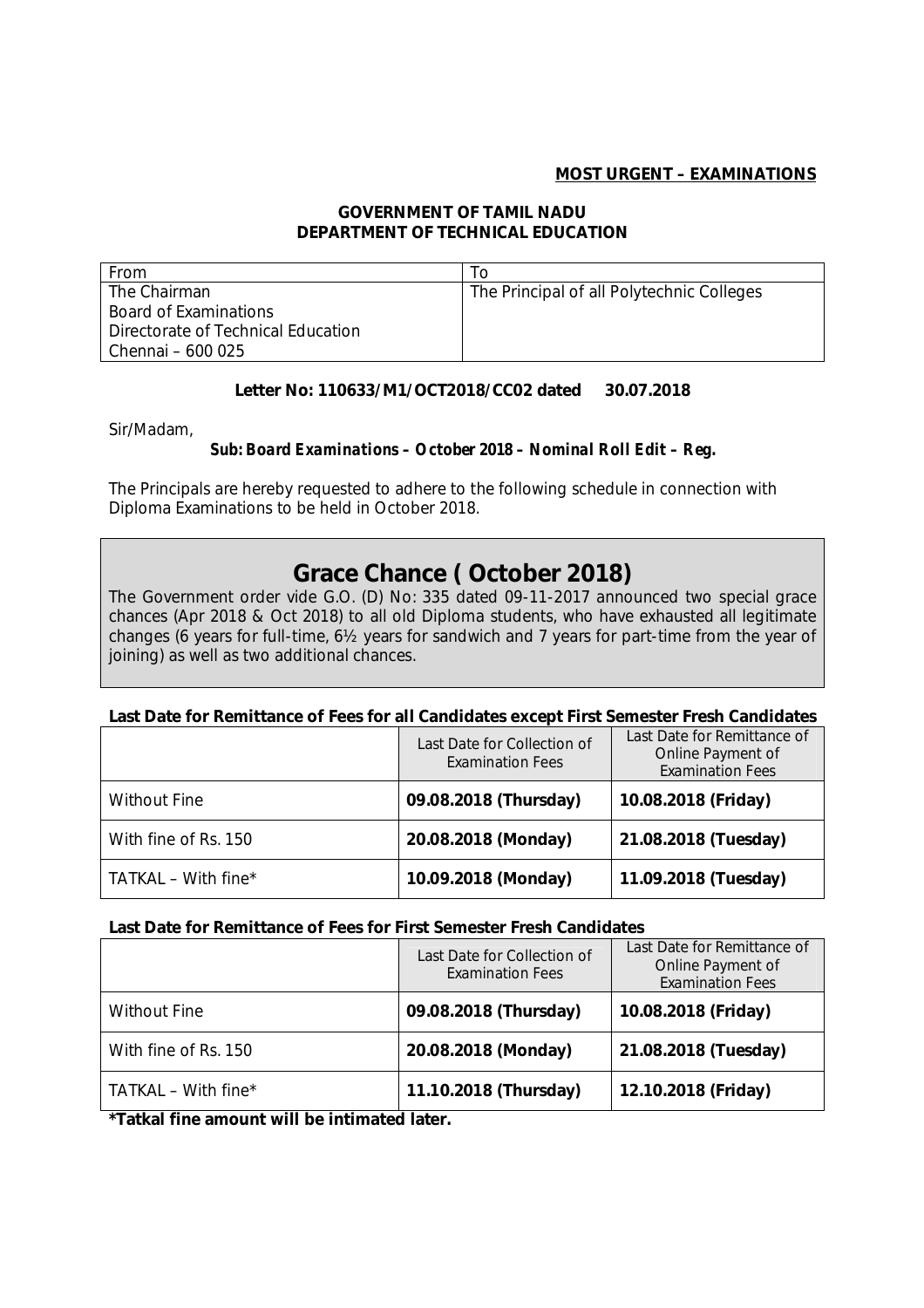| SNo | Register Number(s)      | Regulation | Category                                      |
|-----|-------------------------|------------|-----------------------------------------------|
|     | 1100 0001 to 1199 9999  | K & L      | Part-time (Additional Chance: 2/2)            |
|     | 1200 0001 to 1299 9999  | K & L      | Full-time & Sandwich (Additional Chance: 2/2) |
|     | 1300 0001 to 1399 9999# | K&L        | Part-time & Sandwich                          |
|     | 1400 0001 to 1999 9999  | L & M      | Full-time, Part-time & Sandwich               |

# **Details of Eligible Candidates (Fee/Subject: Rs. 65)**

**# Full Time Candidates in this series are not eligible to appear in Oct 2018 Board Exam.**

## **Details of Eligible Candidates – Grace Chance (Fee/Subject: Rs. 500)**

| SNo | Register Number(s)                                                                                                | Regulation                              | Category                        |
|-----|-------------------------------------------------------------------------------------------------------------------|-----------------------------------------|---------------------------------|
|     | <b>Five/Six/Seven Digit</b><br><b>Register Numbers</b><br>and<br>2700 0001 to 2899 9999<br>2900 0001 to 2999 9999 | OR, NR, RR,<br>RS, NS/C,<br>D, G, J & K | Full Time, Sandwich & Part-time |
|     | 1100 0001 to 1199 9999                                                                                            | K & L                                   | Full Time & Sandwich            |
|     | 1000 0001 to 1099 9999                                                                                            | K & L                                   | Full Time, Sandwich & Part-time |

# **Diploma Examination Fee Structure**

| Description                                           | Amount         | Description                                                         | Amount     |
|-------------------------------------------------------|----------------|---------------------------------------------------------------------|------------|
| Fee per subject                                       | <b>Rs. 65</b>  |                                                                     |            |
| Fee per subject for Grace<br><b>Chance Candidates</b> | <b>Rs. 500</b> | Provisional certificate fee per candidate <sup>\$</sup>             | Rs.<br>110 |
| Marksheet fee per<br>candidate                        |                | <b>Rs.</b> 40   Diploma certificate fee per candidate <sup>\$</sup> | Rs. 225    |
| Registration fee per<br>candidate                     | Rs. 30         | Consolidated mark sheet fee per<br>candidate <sup>\$</sup>          | Rs.<br>90  |

*\$ Applicable only to VII Semester (Sandwich) candidates.*

- Draft Nominal Roll including second year lateral entry students (effecting elective subjects for V Semester (Full Time & Sandwich) regular candidates, re-admission, institution transfer and continuation of studies) will be made available in the FTP site at the earliest.
- **Principal(s) are requested to collect examination fees from all candidates based on the consolidated result copy, adhering the due dates without waiting for the Draft Nominal Roll.**
- For candidates not appeared in April 2018 Board Examination, please collect Xerox copy of latest combined mark sheet(s).